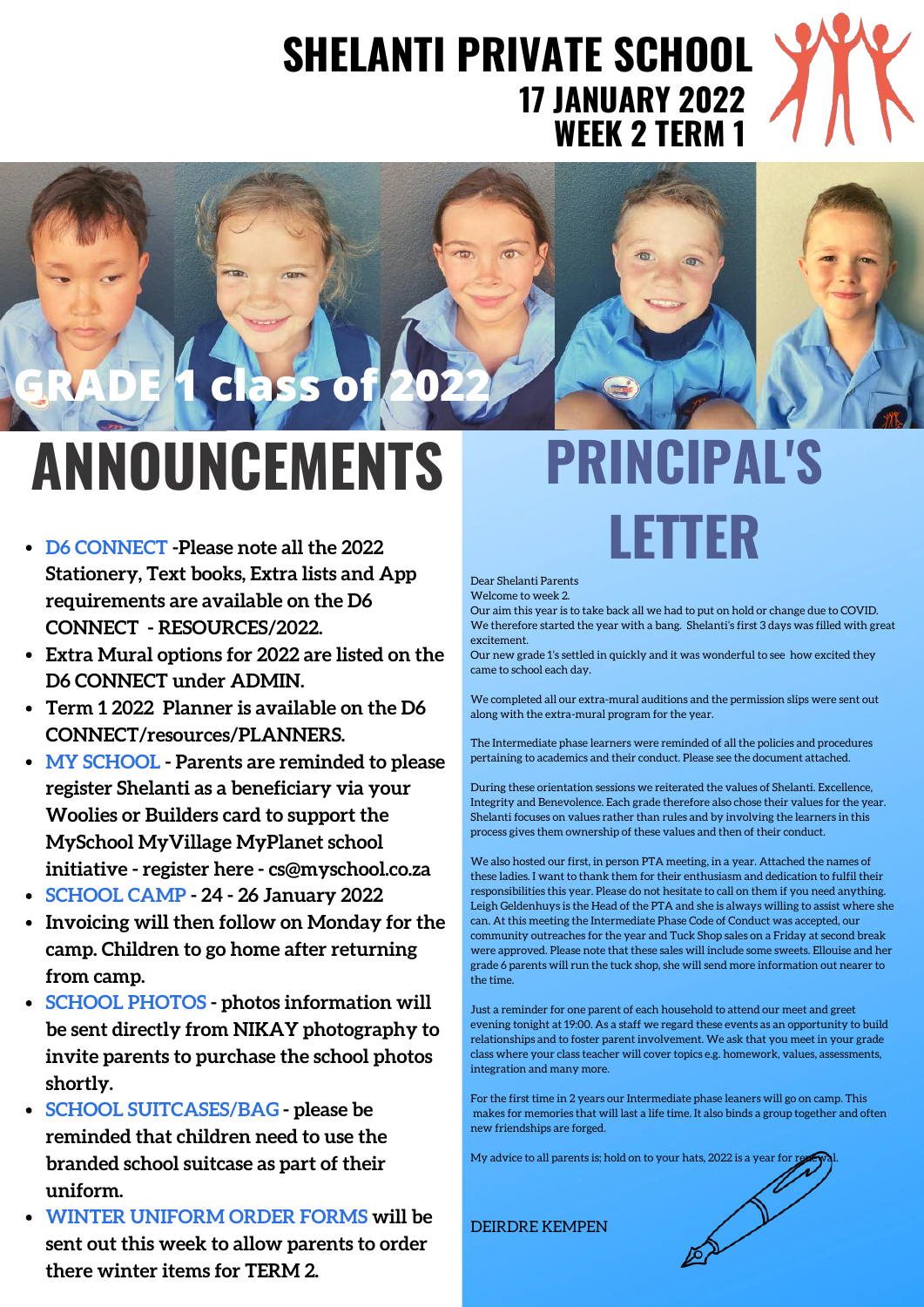## **2022 SOS CAMP**

In preparation for your SOS camp from 24 – 26 January 2022 at the RIVER SITE, we include the following:

**DOCUMENTS REQUIRED FOR YOUR CAMP:**

We attach the following documents:

1.A link to the indemnity from to be completed by the parents/guardians

of the learners as well as the visiting educators.

[https://www.1tick.co.za/indemnity/the-south-african-exploration-](https://www.1tick.co.za/indemnity/the-south-african-exploration-society-20220124-shelanti-private/)

society-20220124-shelanti-private/

### PHOTOS AND INFO ON THE CAMP

Herewith the email address to view the camp and see the photo gallery of the venue.

E-mail: [info@soswild.org.za](mailto:info@soswild.org.za?subject=SOS%20Wild%20enquiry)

Bundu Farm, off the R321, Villiersdorp, 6848

### **DEPARTURE AND ARRIVAL**

DEPARTURE 7.30 for VILLIERSDORP SOS CAMP - arrival for 10am Elwierda Bus service will be our transport provider.

RETURN bus to leave at 10.30 from VILLIERSDORP SOS CAMP to return to Cape Town - Children will then go home and need to be collected.

### No of teachers attending – 4

**COST**

Payment of R1250 to be paid into the school account under the reference – CAMP 2022/CHILDS NAME on invoice.

### **CATERING**

STANDARD MENU FOR SCHOOL IN THE WILDS Food & Catering DAY 1

LUNCH: Own Picnic Lunch and Juice (Children are welcome to bring HEALTHY snacks, NO SUGAR, CHOCOLATES ETC, as per our healthy eating policy)

SUPPER: Chicken a la King with Rice and Peas (250 g portion); Juice LATE NIGHT SNACK: Chocolate Muffin with Tea and Juice DAY 2

BREAKFAST: Oats with Milk and Sugar/ French Toast with Golden Syrup and Cheese (1 slice each), Fruit, Juice or Coffee

LUNCH: COOK-OUT Boerewors (100 g) Dough for Stick Bread/ Potato Salad, Juice

SUPPER: Burger (1 each) Potato Wedges (1 potato) Juice, DESSERT Vanilla Cake with Caramel

LATE NIGHT SNACK: Crunchy Cookie with Hot Chocolate and Juice DAY 3

BREAKFAST: Mieliepap with Milk and Sugar/ Vetkoek with Jam and Cheese (1 each), Fruit Juice or Coffee

SNACK BEFORE DEPARTURE Cheese Spread Sandwich In the event of any serious food-related allergies such as wheat-, gluten-,peanut or lactose intolerance, Kosher or diabetes etc please consult

the teacher prior to the camp to make alternate arrangements.

### **MEDICATION**

Any children who will need medication administered to please complete the Medical Request Form attached and sent to school with full instructions for the teacher to administer and manage.

Our first aid teachers are Hanneke Viljoen and Chenelle Visagie.



### **FREE FACEBOOK PARENT BUSINESS DIRECTORY PLATFORM**

The purpose of this group is to create a platform for Shelanti parents and Shelanti Alumni to connect, network and support each other as a business community. It is also a platform where you can promote and advertise your services for FREE. You can also buy or sell things.

This will help us get support for our parents and suppliers in these challenging economic times.

Should you be interested in marketing your business to our families, email sasha@shelantiprivateschool.co.za to get started.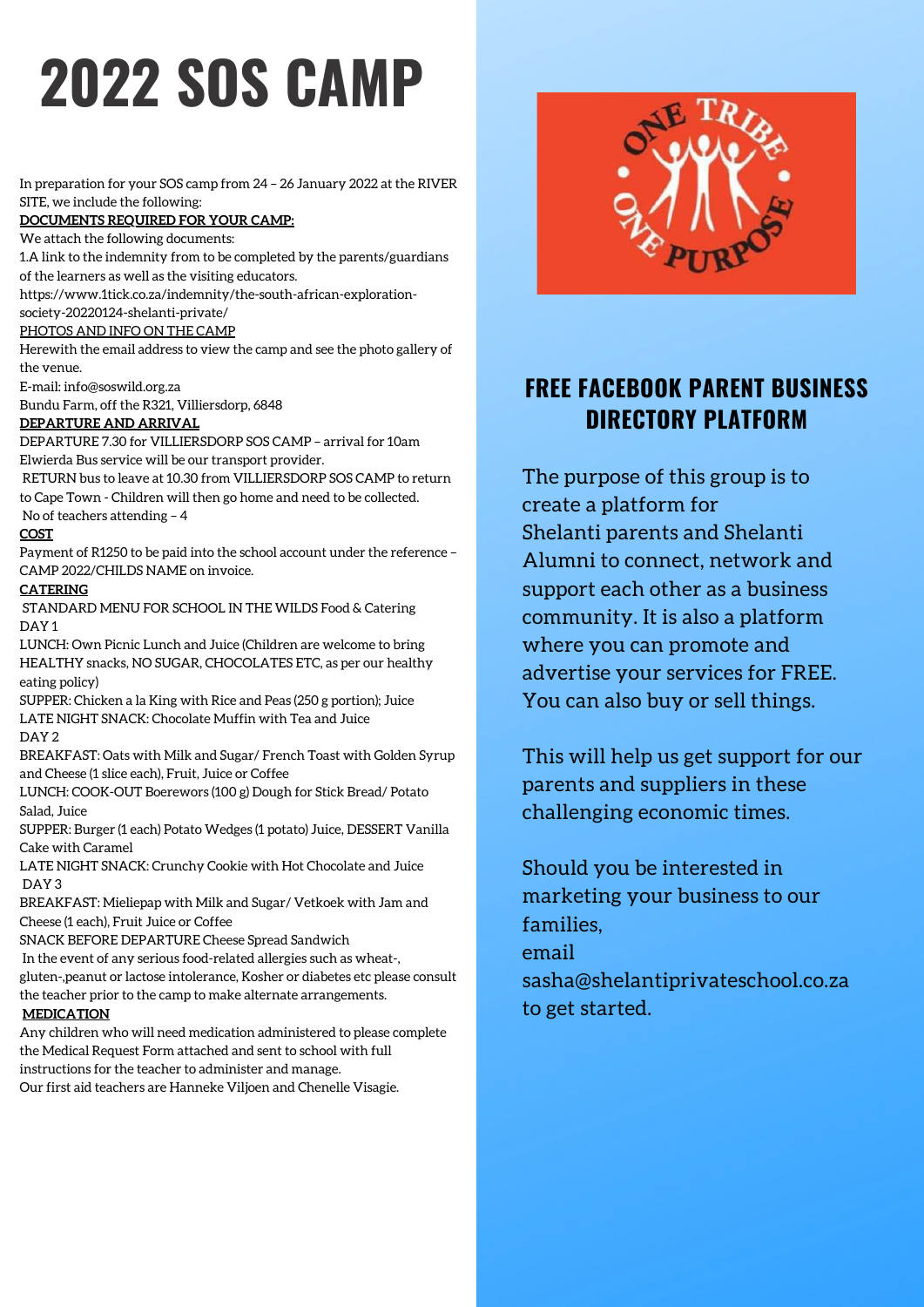# **THE SHELANTI STAFF**

## **OF 2022**

PRINCIPAL - MRS KEMPEN GRADE 1 - MS VAN WYK & MRS SMITH GRADE 2 - MRS PEPIN GRADE 3 MRS DIPPENAAR GRADE 4 MRS TERBLANCHE & MRS CHIKOVO GRADE 5 MRS VILJOEN GRADE 6 MR HENDRICKS GRADE 7 MRS VISAGIE



ROBOTICS & CODING MR MARAIS & MS REDMAN AFTERCARE MS REDMAN & MS CHIKOVO

ADMINISTRATION MRS BOWLES

SUPPORT TEAM ALFRED, JOHANNES, EVELYNA

DRAMA - MRS SMITH MUSIC - MR VAN DER WALT MARIMBA - MR CHARLES ART & CONTENT SUBJECT MRS VAN ROOYEN

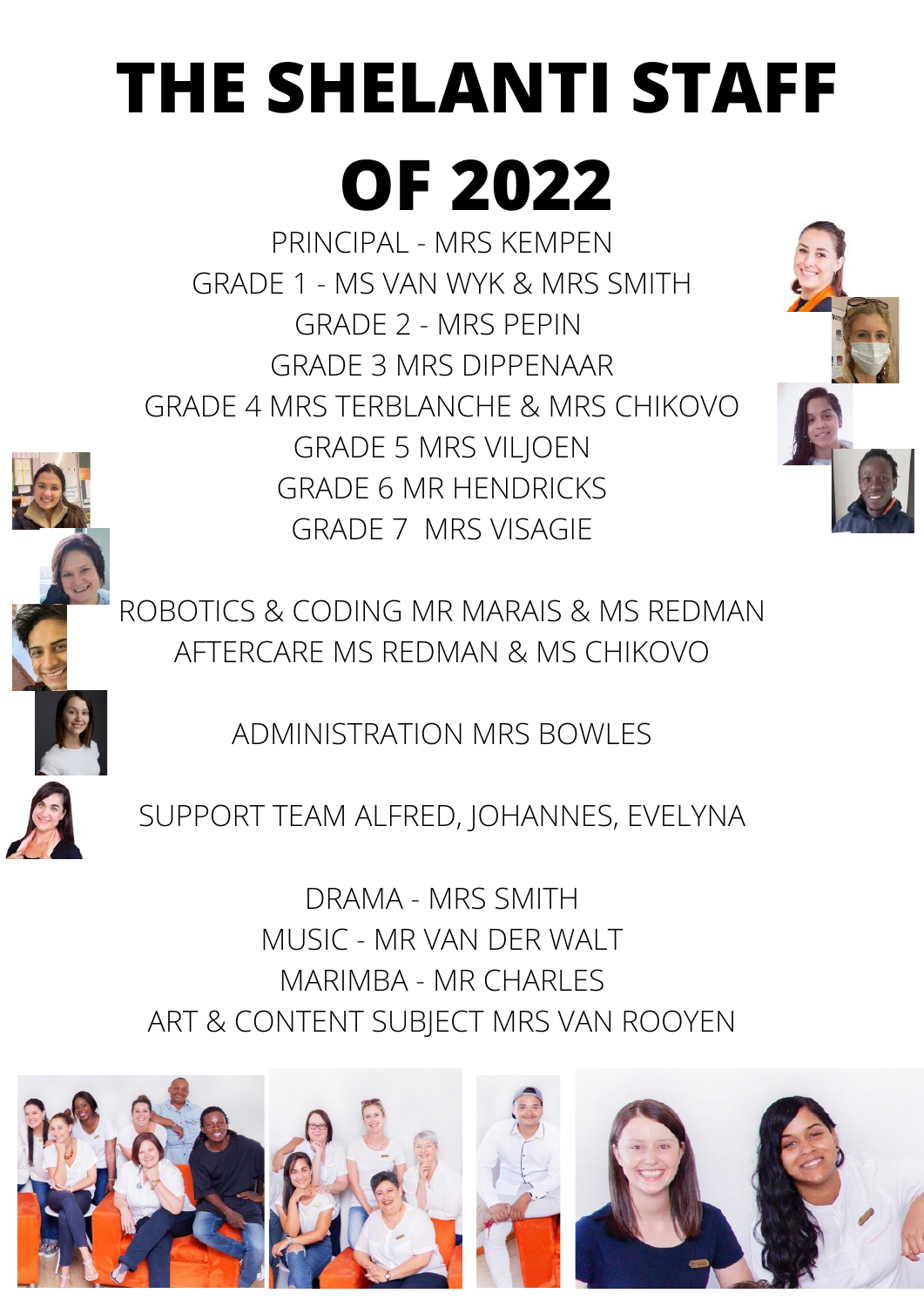### **INTRODUCTION TO OUR 2022 PTA**



Shelanti Private School 24 Stepney Road, Table View, Parklands 7441 Tel: 021 5573484 Email: vanessa@shelantiprivateschool.co.za www.shelantiprivateschool.co.za

Head of the PTA: 2022 Leigh Geldenhuys

| PTA members 2022  |          |            |            |
|-------------------|----------|------------|------------|
| Child's           | Child's  | <b>PTA</b> |            |
| surname           | name     | member     | Contact nr |
| Grade 1           |          |            |            |
| Kansley           | Peyton   | Claire     | 0825542935 |
| De Lisle          | Hayley   | Rochelle   | 0749535755 |
| Grade 2           |          |            |            |
| <b>Badenhorst</b> | Connor   | Carisha    | 0837199490 |
| Graham            | Keira    | Michelle   | 0823338485 |
| Slotow            | Nicolas  | Christelle | 0845904294 |
| Grade 3           |          |            |            |
| Geldenhuys        | Lua      | Leigh      | 0833912777 |
| Smith             | Camren   | Taryn      | 0834625812 |
| Grade 4           |          |            |            |
| Toit              | Liam     | lize       | 0730311726 |
| Nyakale           | Nnana    | Joyce      | 0724331671 |
| Grade 5           |          |            |            |
|                   |          |            | 072 390    |
| Ralph             | Damia    | Came       | 5561       |
| Maass             | Caleb    | Lizelle    | 0848711168 |
| Grade 6           |          |            |            |
| Matinka           | Leighton | Ellouise   | 0677847876 |
| Grade 7           |          |            |            |
| Steinicke         | Robby    | Michelle   | 0826291274 |
| Schalekamp        | Noah     | Sarah      | 0835640805 |





**British Dyslex!a** 

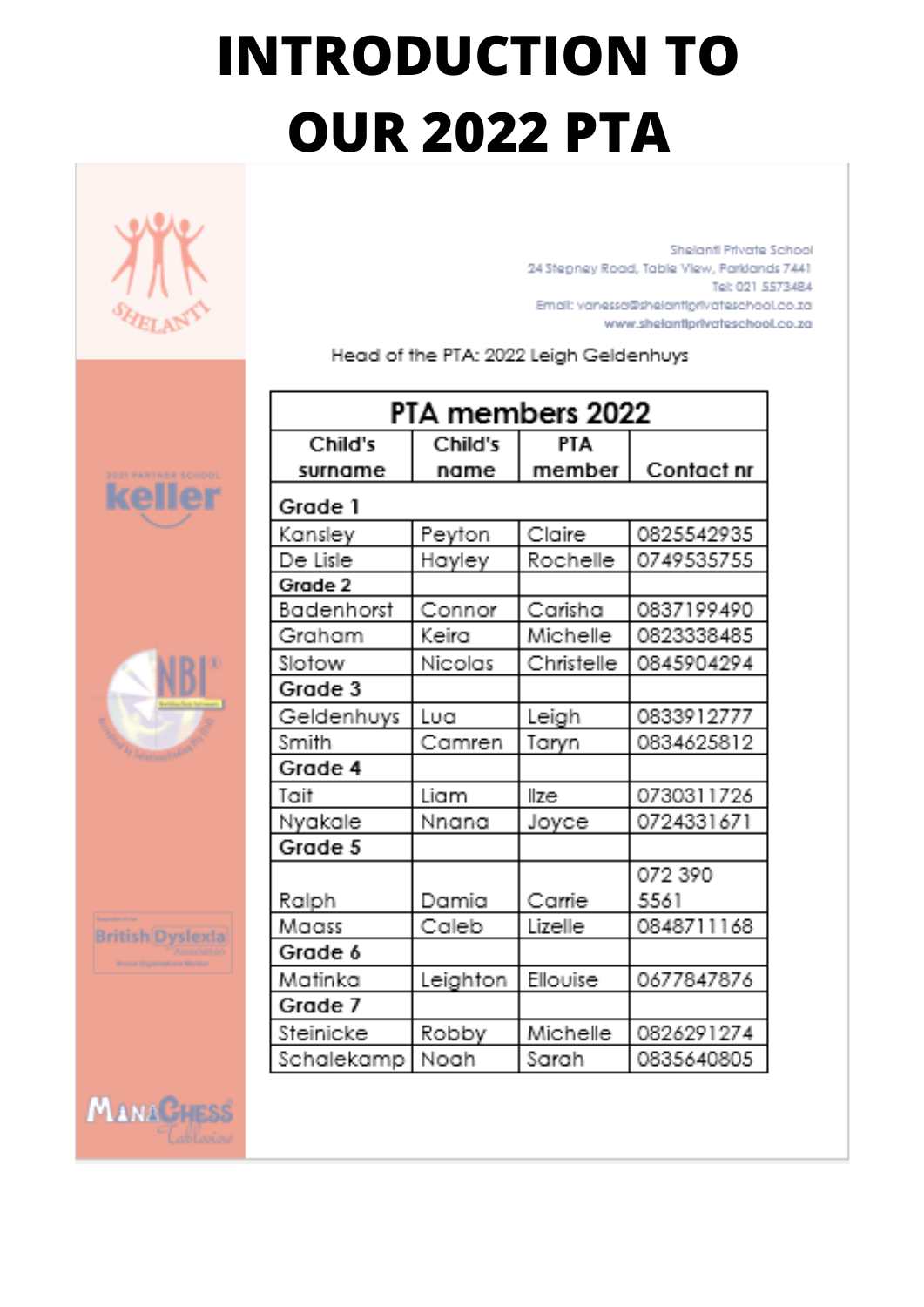### **SHELANTI EXTRA MURAL PROGRAM 2022 TERM 1**



Extra Mural Time Table, Term 1, 2022

#### **MONDAY TUESDAY** WEDNESDAY **THURSDAY** 13:00-14:00 Hockey-Rugga Roots Foundation Jnr Marimba band Winning Ways; numbers Phase dependent. 14:00-14:30 Jnr Hip hop crew Jnr Hip hop crew 14:00-14:45 Acappella 14:30-15:30 Snr Hip Hop Crew Snr Marimba band Snr Hip-Hop crew Jnr & Snr, Drama Group 14:30-15:15 Jnr Robotics Europa Football 14:30-16:00 Snr Robotics  $-16:00$

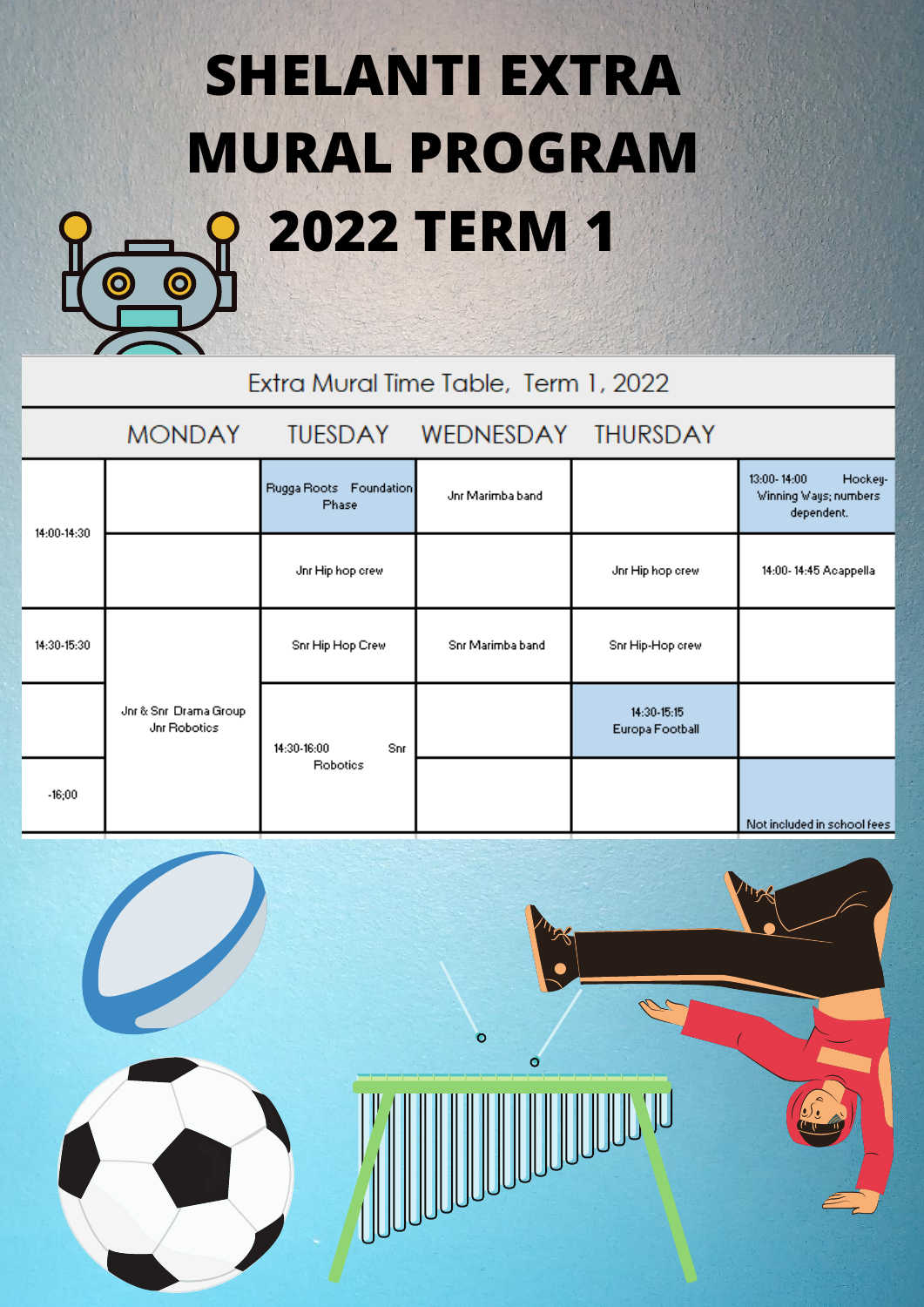### MEDICATION REQUEST FORM

Please note that no medication will be accepted by teachers or reception at Shelanti without the accompanying request form and notification.

### MEDICATION REQUEST DOCUMENT SHELANTI PRIVATE SCHOOL

\_\_\_\_\_\_\_\_\_\_\_\_\_\_\_\_\_\_\_\_\_\_\_\_\_\_\_\_\_\_\_\_\_\_\_\_\_\_

\_\_\_\_\_\_\_\_\_\_\_\_\_\_\_\_\_\_\_\_\_\_\_\_\_\_\_\_\_\_\_\_\_\_\_\_\_

\_\_\_\_\_\_\_\_\_\_\_\_\_\_\_\_\_\_\_\_\_\_\_\_\_\_\_\_\_\_\_\_\_\_\_\_\_\_

PUPIL

PARENT

**GRADE** 

MEDICATION ADMINISTRTION REQUIREMENTS

1. TIME

2. NUMBER TABLETS/MG

3. MEDICATION NAME

Parent Signature

Date

Referring Doctor



School So

#### Verse 1

In view of Table Mountain Where the ocean meets the shore, Our foundations built on symbols of strength, This place is where we roar.

### **Chorus**

Shelanti, Shelanti Courage, Insight, Faith. I wish for you what I wish for myself.

### Verse<sub>2</sub>

We embrace all of Life's challenges Creatively and with dignity. My strengths are truly acknowledged In this school where I belong.

### Chorus

Shelanti, Shelanti Courage, Insight, Faith. I wish for you what I wish for myself.

#### Verse 3

We walk in God's light, shining bright To live by faith and prosper by grace. We dance with joy to the beat of our drums O, Shelanti, we salute.

#### Chorus

Shelanti, Shelanti Courage, Insight, Faith. I wish for you what I wish for myself.